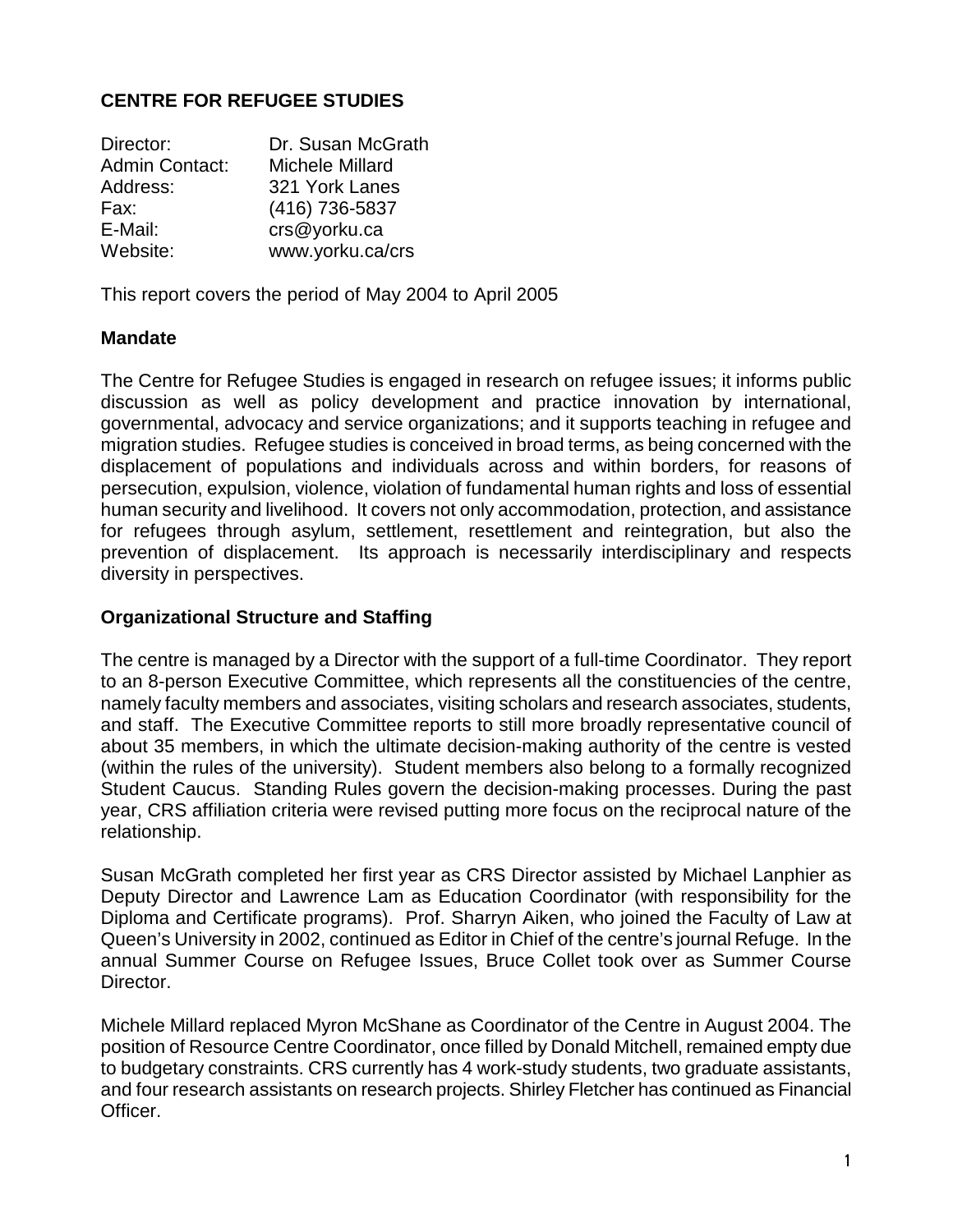The Centre had two visiting scholars during the year. Dr. Kohki Abe from Japan and Dr. Lucille Guilbert from Laval University in Quebec.

### **2004-2005 CRS Executive Committee**

Shukria Dini, PhD student Michael Lanphier, faculty, associate director Haideh Moghissi, faculty Mark Goodman, faculty Pablo Bose, research associate and PhD student V. Vijayakumar, research associate Michael Creal, faculty, emeritus Nergis Canefe, faculty Larry Lam, faculty, education coordinator Michele Millard, coordinator Susan McGrath, director

## **York University Faculty Affiliated with the Centre (2004-2005)**

The following are York Faculty Members associated with the Centre for Refugee Studies

Irving Abella Howard Adelman Vijay Agnew Ranu Basu Nergis Canefe Michael Creal Tania Das Gupta David B. DeWitt Jean-Pierre M.B. Diamani, Don Dippo Wenona Giles Abbas H. Gnamo Luin Goldring Mark Goodman Ian Greene Femida Handy Mohammed Hassan Pablo Idahosa Lesley A. Jacobs Nancy Johnston

Ilan Kapoor Philip Kelly Lawrence Lam Michael Lanphier Paul Lovejoy David Paul Lumsden Susan McGrath Haideh Moghissi Obiora Okafor Peter Penz Valerie Preston Fahimul Quadir Saeed Rahnema Anthony Richmond Richard Saunders Alan B. Simmons Penny Van Esterik Daphne Winland Yuklin Renita Wong

# **Activities in 2004-2005**

## **Student Activities**

Students are actively involved in a range of activities at the Centre and are increasingly more present using the computers and office space. Most of these students are enrolled in our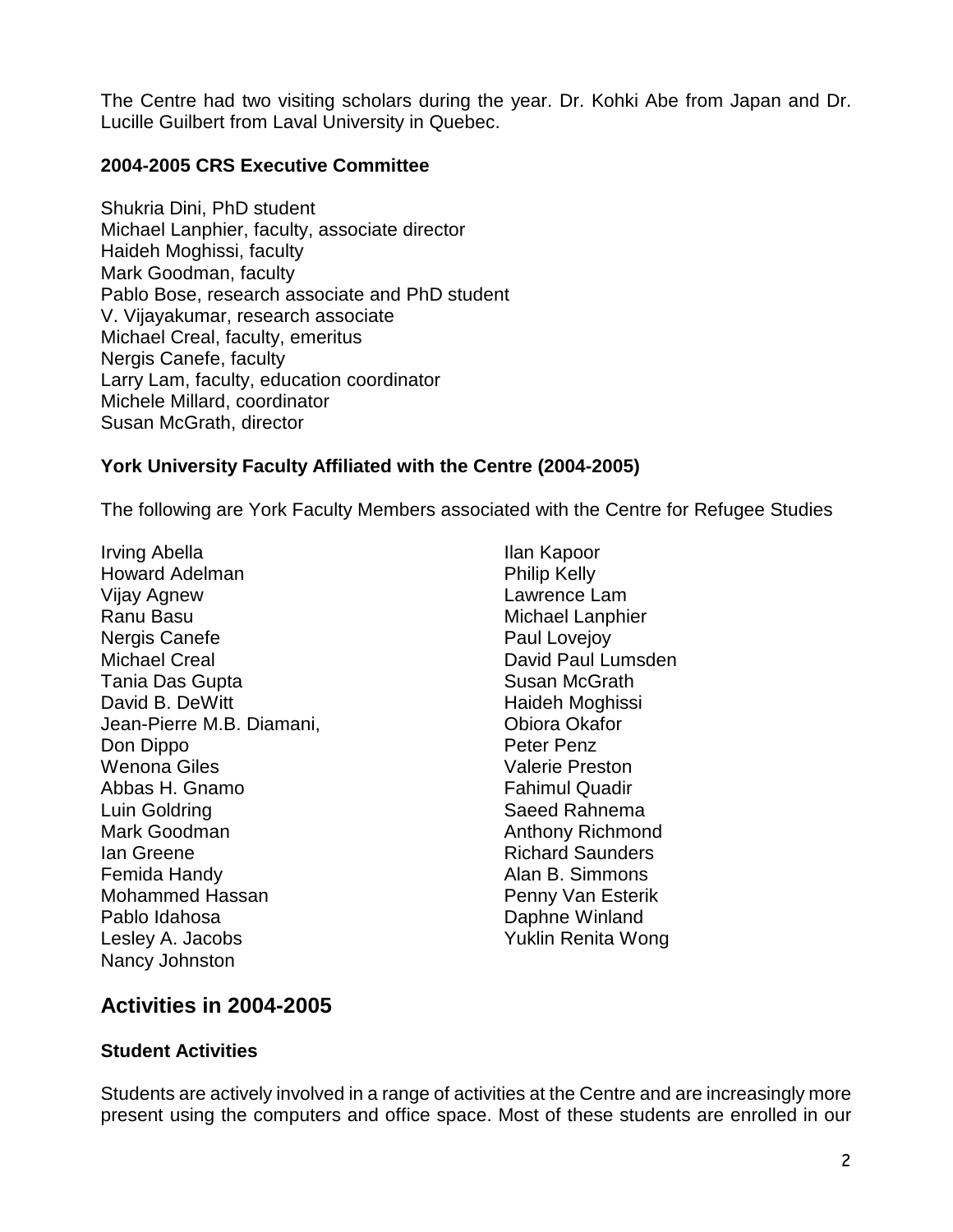undergraduate certificate or graduate diploma programs. We have two Graduate Assistantships (GA), one provided by the VPRI and the other hired by the Centre. They provide valuable assistance in organizing our weekly seminars, providing research assistance to proposals, assisting with conference submissions, organizing CRS activities, and

supporting student involvement in the Centre. Eight students were recruited as interns for the Summer Course, they assisted with the plannng and administration of the course and in turn participated in the course with their fee waived. We also had a number of students volunteer at the Centre primarily working in the resource centre.

#### **Student Caucus**

The graduate students have formed a caucus that provides valuable peer support. Doctoral students Pablo Bose, James Cowan, Sasha Baglay and Bruce Collet have been particularly active in the caucus along with Martin Jones a graduate law student. In October 2004, the caucus organized a two day graduate student conference on refugee and forced migration issues. Attendance was excellent and the quality of papers presented was high. The conference is now an annual event, with the next conference planned for February 2006.

## **Conferences**

# **Sudan Studies Association 24th Annual Conference**

 $CRS$  committed to host the Sudan Studies Association  $24<sup>th</sup>$  Annual Conference in August 2005. The Sudan Studies Association is an independent professional society founded in the United States in 1981. Membership is open to scholars, teachers, students, and others with interest in the Sudan. The Association exists primarily to promote Sudanese studies and scholarship. SSA works to foster closer ties among scholars particularly in the Sudan, North America, Europe, the Middle East and other places.

## **International Association for the Study of Forced Migration**

The Centre submitted a successful bid to host the  $10^{th}$  Conference of the International Association for the Study of Forced Migration (IASFM). The multi-disciplinary International Research and Advisory Panel (IRAP) Conference was established by the Refugee Studies Programme, University of Oxford, in January 1990. Thereafter four annual conferences were held in Oxford, with attendance growing from 60 to over 200 by 1994. In that year the decision was taken to establish the International Association for the Study of Forced Migration (IASFM) as an independent international professional association. IASFM has held five further conferences since 1996. The strength of these conferences has always been their multi-disciplinary character, their international composition, and the mix of researchers, policy makers and practitioners, including refugees themselves. Currently held every two years, they provide an interdisciplinary forum for intellectual exchange and communication among academic researchers, refugee professionals and policy makers, and stimulate debate on research priorities and policy issues. A particular emphasis is placed on the discussion of research in progress in an environment that allows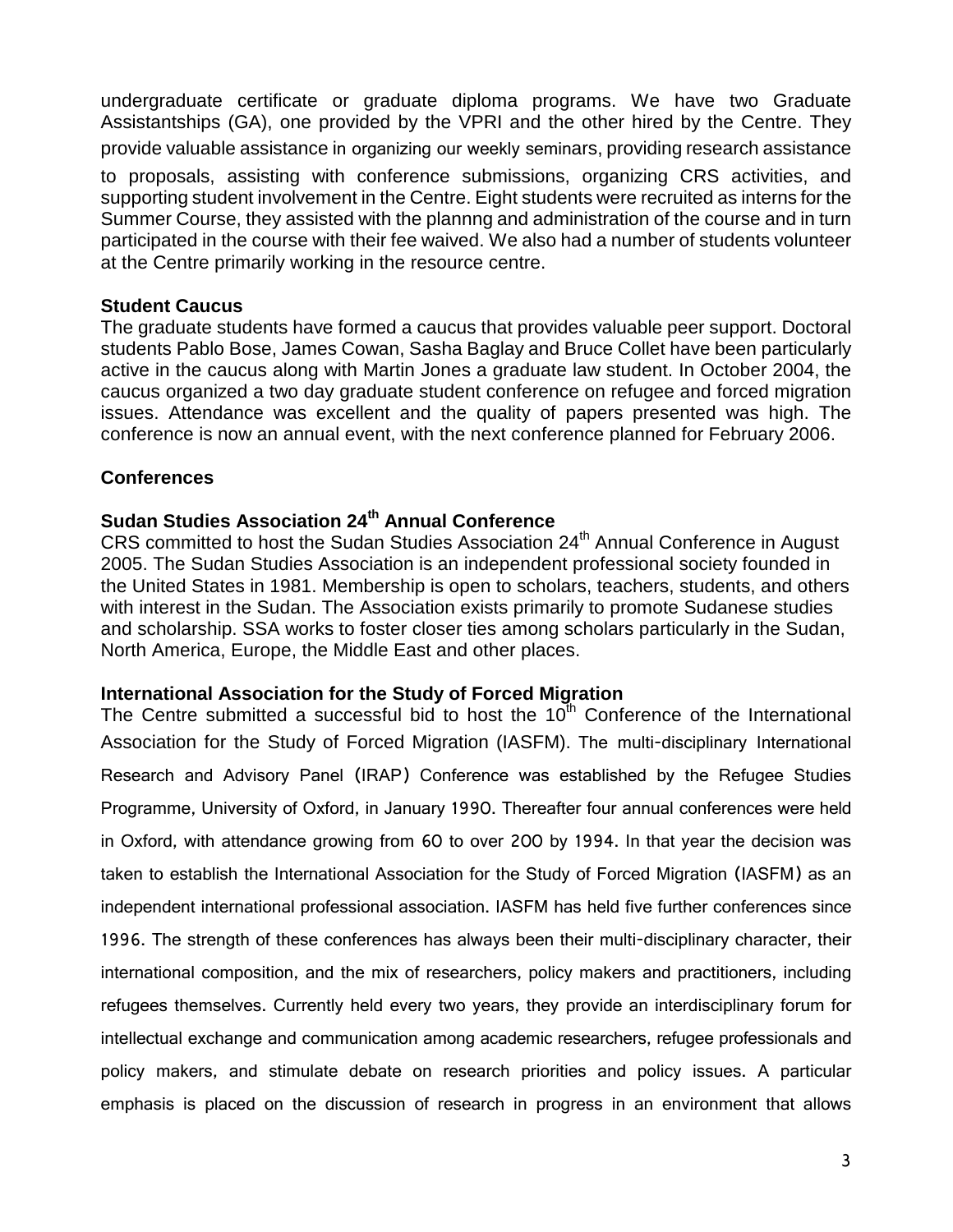regional comparisons of findings. Martin Jones a York graduate law student will coordinate the conference for the Centre and is sitting on the planning committee. A website (IASFM10.org) has been set up and funding proposals are being developed. Susan McGrath has joined the Executive Committee of IASFM.

### **Canadian Council for Refugees**

The Centre will also host the semi-annual consultation of the Canadian Council for Refugees (CCR), Canada's umbrella NGO for immigrant and refugee issues. The consultation will be held concurrently with the IASFM conference to further encourage Canadian participation particularly with the international NGO sector.

Conference organizing committees were struck and the search for funding commenced, with particular attention paid to bringing international participants to all conferences.

## **Seminars**

The regular "brown bag" seminars of CRS and other special events sponsored by CRS consisted of the following:

- 1. *"The Challenges of Private Refugee Sponsorship in Canada"* Guest Speaker: Martin Mark
- 2. *"The Image of Refugees and the National Imagination: A Brief Portrayal of Contemporary Legal and Social Discourses in Japan."* Guest Speaker: Kohki Abe
- 3. *"Between Fear and Hope: The Work of African Human Rights Defenders*." Guest Speakers: Hassan Shire and James Torh
- 4. *"Refugees' Learning Experiences in Camps and During Migration"* Guest Speaker: Professor Lucille Guilbert
- 5. *"Politics versus Humanitarianism: Refugees and IDPs from Darfur"* Guest Speaker: Howard Adelman
- 6. *"The Current State of Refugees in Canada"* Guest Speaker: Francisco Rico-Martinez
- 7. *"Access to professions and trades from a point of view of 'rights' and 'identity' discourse as opposed to merely as one of access to employment"* Guest Speaker: Uzma Shakir
- 8. *"The Refugee Claim of Jeremy Hinzman: Should he stay or should he go?" (The Status of Military Service Evaders in Canadian Refugee Law)* Guest Speaker: Martin Jones
- 9. *Development and Diaspora: Partition, Refugees, and the Politics of "Home"* Guest Speaker: Pablo Bose
- 10. *Book Signing and Presentation about Tom Clark's new book "Global Refugee Regime: Charity, Management and Human Rights"* Guest Speaker: Tom Clark *"Living and working in the Palestinian refugee camps in Beirut"* Guest Speaker: Samer Abdelnour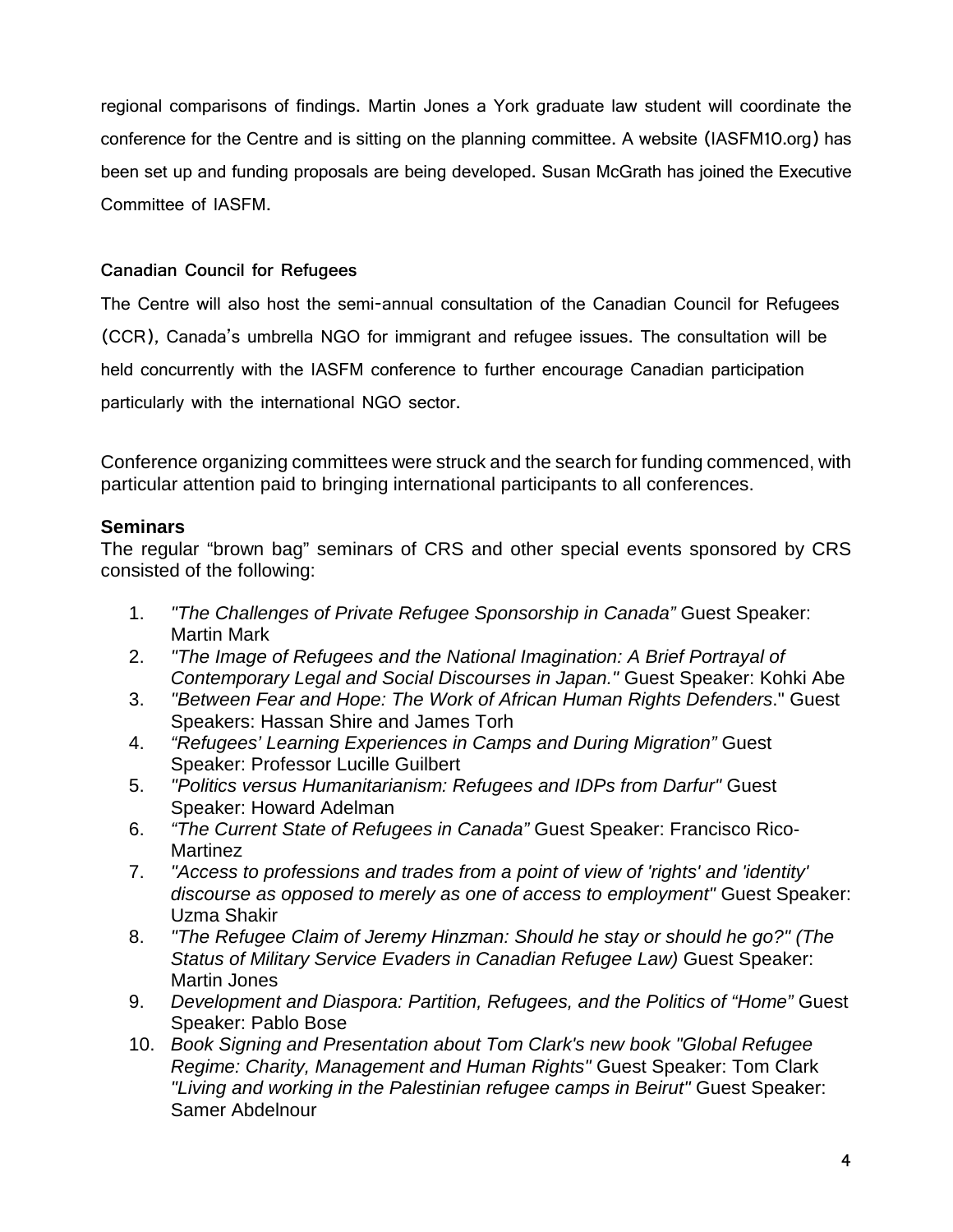- 11. *Presenting sexual orientation and HIV, including 'history' and issues/barriers* Guest Speaker: El-Farouk Khaki, Barrister and Solicitor
- 12. *The Sanctuary Movement: what it is and why it exists* Guest Speakers: Mary Jo Leddy and Michael Creal
- 13. *Global Apartheid in the 21st Century: Refugee Trends and Issues* Guest Speaker: Anthony Richmond
- 14. *The Material Culture of Chilean Exile: A Transnational Dialogue* Guest Speaker: Joan Simalchik
- 15. *Torture in the Age of Terror* Guest Speaker: Ezat Mossallanejad
- 16. *Panel Discussion: 20 Years After the Singh Decision: What Has Become of Refugee Rights in Canada?* With Guest Panelists: Michael Lanphier, Professor of Sociology; Gladys MacPherson, Director of the Immigration and Refugee Intensive Program at Osgoode Hall Law School; Debbie Hill-Corrigan, Executive Director of Sojourn House, a shelter for refugees.

# **Refuge**

Refuge is an interdisciplinary scholarly journal published by CRS to provide a forum for discussion and critical reflection on refugee and forced migration issues. The editor is Prof. Sharryn Aiken of Queen's University Faculty of Law. This year the journal moved from 4 editions annually to two double issues per year. Refuge received three year SSHRC funding in 2005. The subscriber base is healthy and will continue to grow. The following issues were produced in 2004-2005:

Volume 22, No. 1. New Approaches to Asylum

Volume 22, No. 2. Betwixt and Between: Refugees and Stateless Persons in Limbo

# **Teaching and Training**

# **Certificate and Diploma Programs**

The Centre offers a Certificate in Refugee and Migration Studies at the undergraduate level and a Diplomal in Refugee and Migration Studies at the graduate level. The graduate diploma program had 42 students registered at the end of the teaching year and the parallel undergraduate Certificate program had 34 students registered. In the 2004-2005 academic year, there were a total of 49 new enrollments in both programs. The programs are supervised by Dr. Larry Lam with the assistance of a work study student.

# **CRS Summer Course**

CRS annually offers an eight day intensive summer course in refugee studies. Mr. Bruce Collet managed the course during the 2004-2005 academic year. Over 120 applications were received from around the world for the course which was advertised to hold only 70. CRS staff necessarily had to apply some rigor to the awarding of seats due to this volume, which resulted in highly talented and experienced participant pool. In the end, the 2005 Summer Course had 72 participants (academics, field-based service providers, government and nongovernment organization representatives, UN representatives, advocates) who represented 13 countries.

Evaluations of the 2005 Summer Course were highly favorable. Participants gave the course overall a 1.63 rating on a 1-5 scale, where  $1 =$  Excellent. Further, on the same scale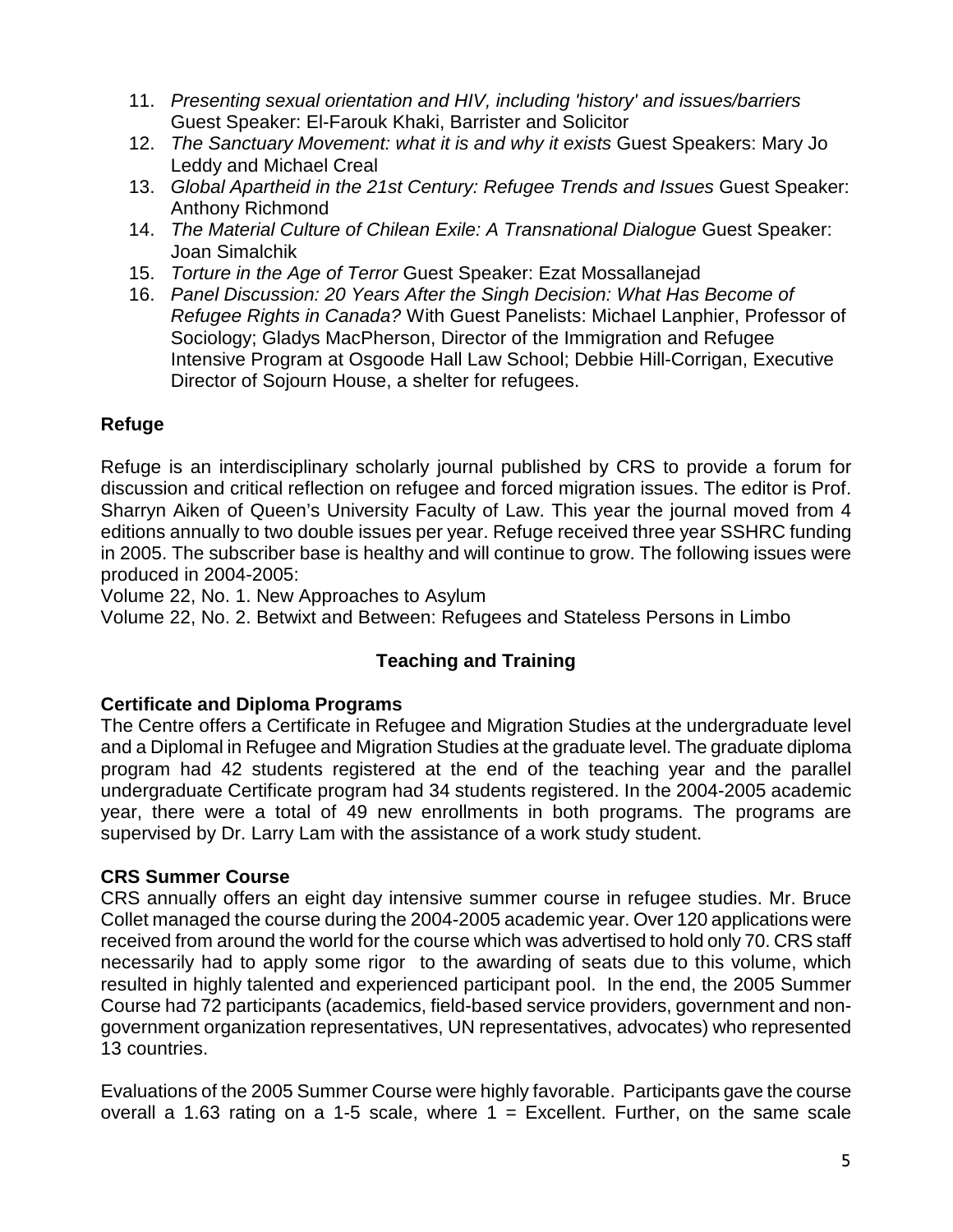participants gave the simulation exercise a score of 1.71. The majority of the attendees found the course materials to be highly useful, and gave course faculty very favorable rankings. All in all the 2005 course was deemed to be a success.

### **Reclaiming the Evaluation Agenda**

This one-day seminar on evaluation for agencies working with refugee communities was planned with the Ontario Council for Agencies Serving Immigrants (OCASI) and facilitated by Gersh Subhra, a senior lecturer from the School of Education, Health & Sciences, University of Derby, UK. Based on the success of the seminar, Professor Subhra and CRS are planning to develop a training program housed at OCASI and supported by CRS. Professor Subhra developed the evaluation approach with settlement sector agencies in the UK and has used it with agencies in the GTA. Effective evaluation is a major concern of the sector as they face increased measures of accountability from funders.

# **Research Projects**

Research is central to the work of the Centre for Refugee Studies. The Centre's research has been characterized by its comprehensive approach to issues related to forced migration. Current faculty members involved in the Centre have determined the following research priorities.

The themes include:

Canada's asylum policies and practices Global asylum needs, national practices, and international burden-sharing Refugee and diasporic communities and their internal, intranational and transnational relationships Peace implementation, return, reconciliation, reconstruction, and reintegration Globalization, development, environment, conflict, and displacement Sovereignty, civil conflict, and humanitarian intervention Refugee NGOs and IGOs: challenges and dilemmas

In addition, the following cross-cutting themes have been identified: Ethics, human rights, and public discourse Gender, women, and children Vulnerability and agency Emerging realities and potential futures

Several projects currently anchor the Centre. They are as follows.

## **SSHRC Strategic Cluster in Refugee Research**

In the fall of 2004, Susan McGrath was the lead applicant on a successful SSHRC Cluster Grant (\$30,000). Working with four co-applicants from across the country, the project is designed to develop a network of scholars on refugee issues. Regional Consultations were held in Toronto, Edmonton and Montreal to develop a research agenda for Canada. To ensure this agenda is comprehensive and reflective of the needs of the field, we asked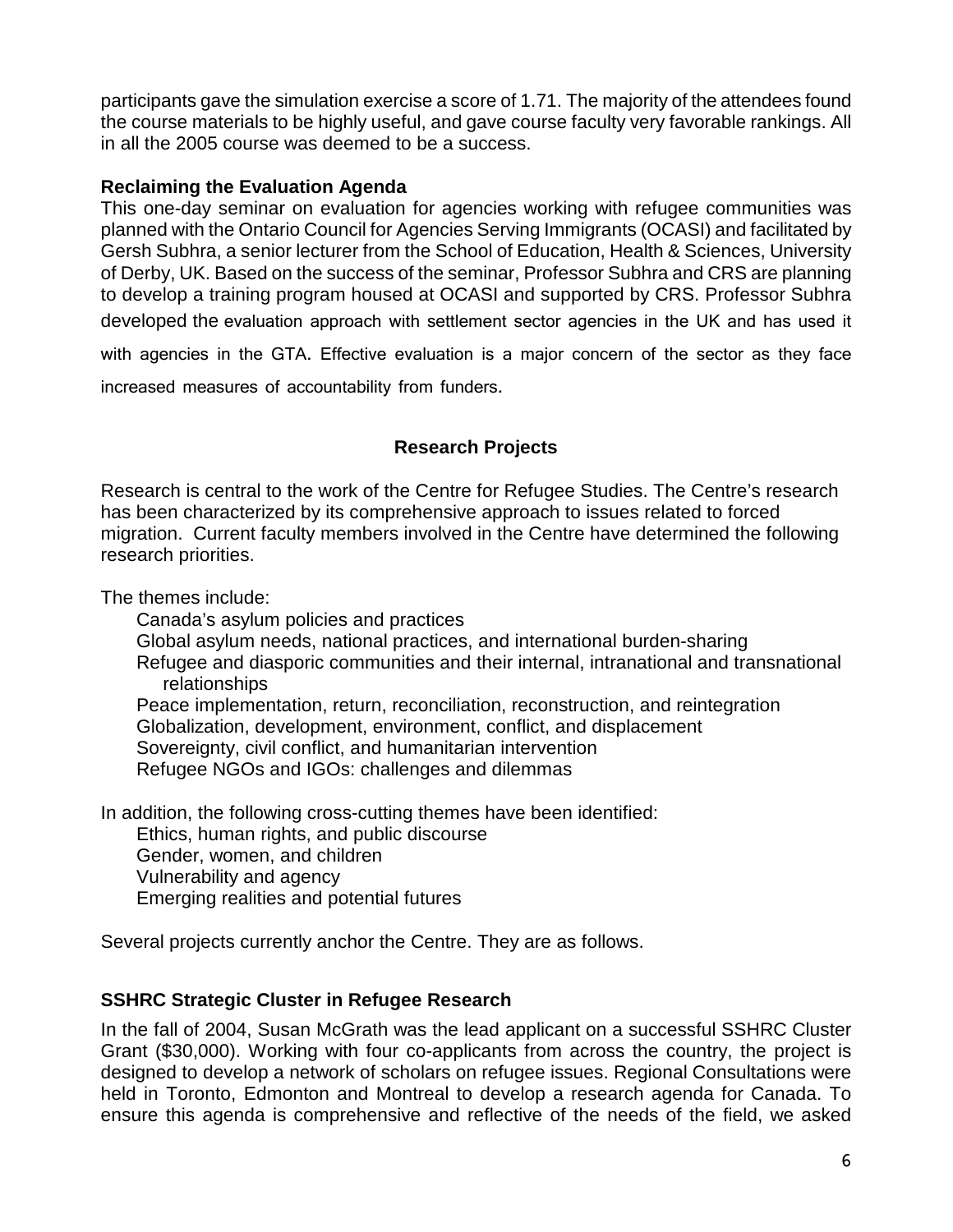researchers in academia and the NGO sector, practitioners and policy makers to participate in its development. Our goal was to identify the research needs and interests, and the strategies and the partnerships required to address them. Potential funding mechanisms were also explored. To support ongoing discussions about the clusters research, a Refugee Research Listerve was created, with over 140 subscribers from across Canada and internationally.

A poster was presented in Ottawa in February at a 2 day conference attended by Susan McGrath and Sharryn Aiken. A concept paper was submitted to SSHRC in the spring of 2005. The cluster proposes a systematic and dedicated space for the sustained interactive engagement of three sectors: Canadian and international researchers, NGO partners and government policy makers. This cross-sector approach will ensure that the issues identified are relevant to the refugee field, that the relationships to sustain the research are in place and that the dissemination will be timely and appropriate. SSHRC is working to secure more funding for the cluster program. The agenda developed and the relationships established continue to inform the work of the Centre.

#### **African Human Rights Defenders Projects**

This project is in the second phase of its development. It has been divided into two separate projects: West African Human Rights Defenders Project (WAHRDP) headed by CRS Research Associate James Torh; and the East and Horn of Africa Human Rights Defenders Project (EHAHRDP) headed by CRS Research Associate Hassan Shire Sheikh. Funding proposals have been submitted to IDRC for both projects.

The West African Human Rights Defenders Project is planning a regional conference in Dakar, Senegal for May 2005. The purpose is to create an effective network in West Africa that will enable co-ordination among various human rights activists and NGOs in the region. The launch of a coordination office that will co-ordinate and serve as a hub for research and activism in the sub region is also planned. The Third phase of the project is currently being developed in order to respond to the lack of an efficient and sustainable network.

The East and Horn of Africa Human Rights Defenders Project recognizes the necessity for coordinated support for Human Rights Defenders (HRDs) at risk within the sub-region and plan to hold a regional conference on October 30 - November 4, 2005 in Entebbe, Uganda. The plan is to lay the foundation for the long-term legitimacy, recognition and credibility of the work of local HRDs, while continuing to minimize their short-term personal and material insecurity. The conference will bring together national coalitions of human rights defenders for regional consultations and networking.

### **Social cohesion and international migration in a globalizing era: transnational solidarities and newcomer incorporation in Canada**

This project is in its final year of a Strategic Grant from SSHRCC. The project principal investigator is Michael Lanphier and the ten research sub-projects and the respective coinvestigator teams are as follows:

The Latin American Group (Chileans, Columbians, Salvadorans, Guatemalans): Dr. Judith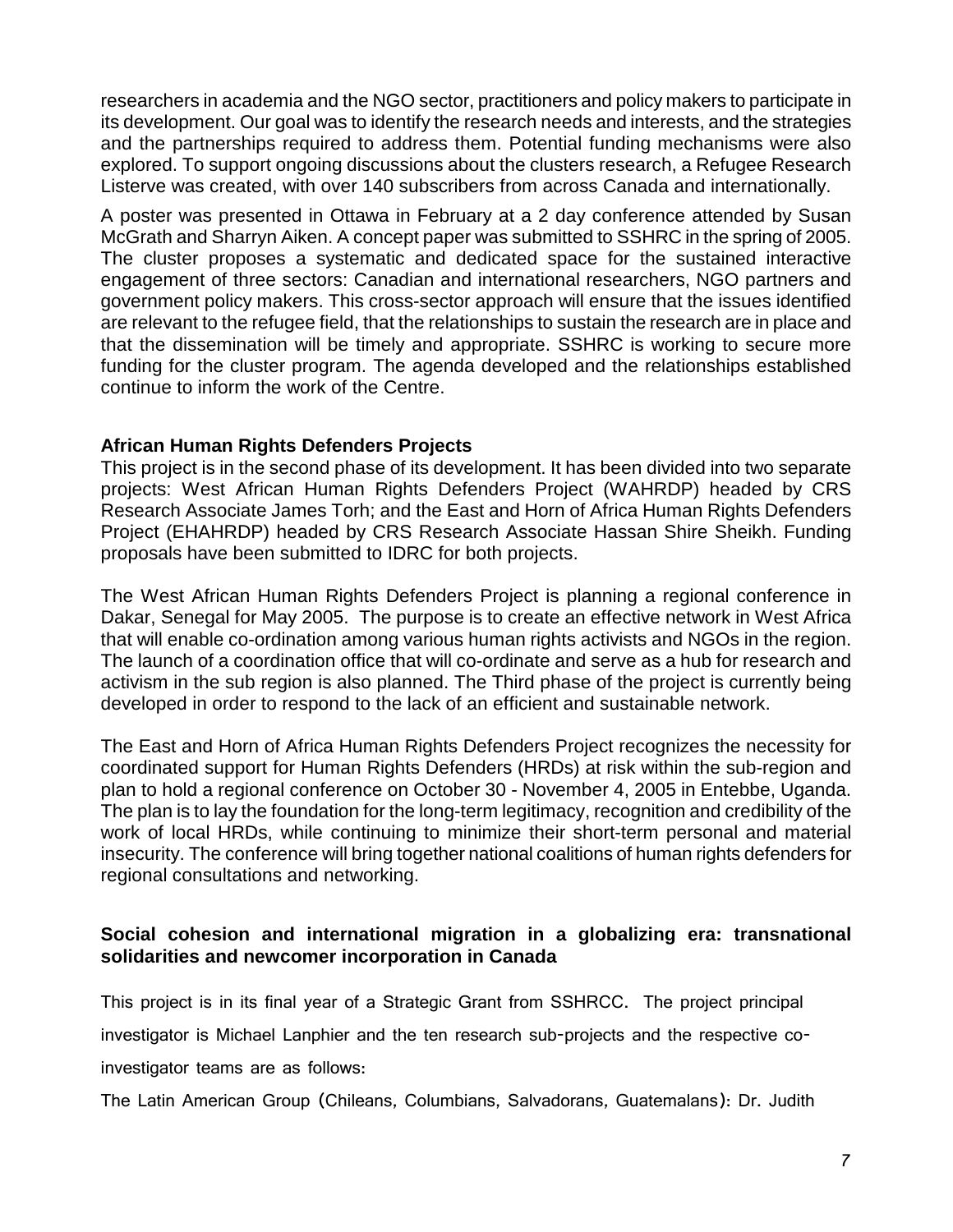Bernhard, Dr. Luin Goldring, Dr. Patricia Landolt;

Guatemalans in Vancouver and Latin Americans in Northern BC: Dr. Catherine Nolin

The Kurdish Group: Dr. Kh. Mohammed Hassan, Mr. Khashayar Hooshiyar, Dr. Michael

Lanphier

Cambodians: Dr. Janet McLellan

Vietnamese: Dr. Louis-Jacques Dorais

Ethiopians: Dr. Frehiwot Tesfaye

Kosovars and Ismailis: Dr. Jennifer Hyndman

Filipinos: Dr. Philip Kelly

Croats: Dr. Daphne Winland

The Tamil Group: Dr. Sarah Wayland, Dr. R. Cheran

Fieldwork has been located in five settlement sites. Research has been conducted for the most part in Montréal, Toronto, and Vancouver, but in addition, Prince George, BC and Sudbury, have been used as field sites.

This year research has been devoted to the following topics:

Immigrant family settlement issues (such as access to healthcare, schools and employment opportunities) and Latin American institutional formation in the Toronto area;

Social and, to a lesser extent, economic transnationalism among Latin American newcomers in northern British Columbia;

Adaptation of Kurds to Canadian society in light of recent upheavals in the Iraqi homeland and the effect of these recent events on transnational activities, including plans to return; Aspirations of Cambodian youth as well as longer-term social and economic adaptation of Cambodian arrivals during the 1980s; a video of social life and certain festival celebrations is being filmed in the later months of 2005.

Ethiopian community development as a mechanism of accommodation and adjustment to a new social-cultural environment;

For Kosovars and Ismailis in smaller urban centres in BC: impact of recent arrival status on transnationalism. The transnational activities of voluntary and involuntary Ismailis from East Africa have also been compared.

Among Filipinos: labour market experiences in Toronto, Filipino entrepreneurship in Toronto, labour market segmentation in the healthcare sector, the construction of class identities among deprofessionalized immigrants, and political integration and social integration.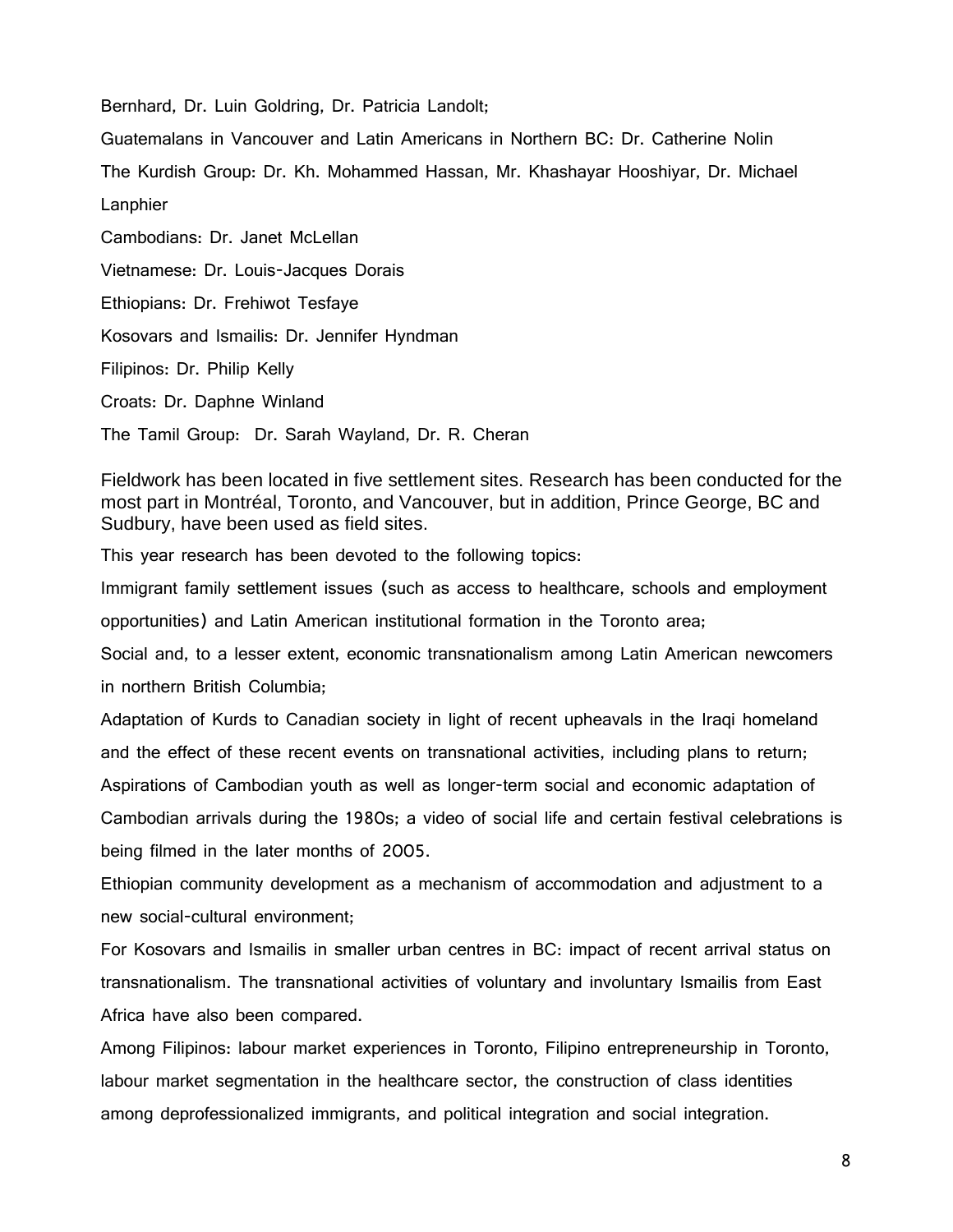For Croats: the establishment and revitalization of political associations; networking of Croatian groups with Canadian humanitarian organizations and relief agencies; immigrant and refugee services in Toronto; familial, financial, and political links to the homeland, and efforts of Croatian politicians in Canada to lobby for and coordinate investment in Croatia.

For Tamils: The major themes of the research are the extent of transnational involvement, (including remittances), family connections, and political activities.

For Vietnamese: Research addresses the history of migration, governmental support,

community and religious organization, the integration of the young, transnational links,

remittances, and return trips to Vietnam.

Although the funding of the project will terminate in early 2006, dissemination of research findings will continue in the form of presentation of papers at scholarly meetings as well as publication in professional journals. A comparative monograph is in its early planning stage. A list of published materials during the past year only is included.

Bernhard, J., P. Landolt and L. Goldring. 2005. "Transnational Multi-local families". Working Paper. Toronto: CERIS.

Nolin, Catherine. "Spatializing the immobility of Guatemalan transnationalism in Canada".

Canadian Journal of Latin American and Caribbean Studies, 29 (57 & 58), 2004, 267-288.

McLellan, Janet. "Cambodian Refugees in Ontario: Religious Identities, Social Cohesion and Transnational Linkages". *Canadian Ethnic Studies*, XXXVI, No. 2, 2004, pp. 101-118.

Kelly, P.F. "Class Struggle: Filipino Immigrants and the Quest for Identity". The Philippine

Reporter, March 1-15. 12 ms pages. 2005.

Kelly, P.F. "Understanding Labour Market Segmentation: Filipina Healthcare Workers in Transnational Toronto" (with Silvia D'Addario). *Atlantic Metropolis Conference*. Halifax. November 19, 2004.

Cheran, R., co-authored with S. Aiken. "International Migration and Remittance: A Case Study

of *Undiyal* (Tamil Money Transfer Network)". 2005.

Wayland, Sarah. "Nationalist Networks and Transnational Opportunities: The Sri Lankan Tamil

Diaspora". Review of International Studies 30, 2004, 405-26.

#### **Rebuilding Health in Rwanda**

This is a Tier 2 University Partnerships in Cooperation and Development project funded through the Association of Universities and Colleges of Canada and Canadian International Development Agency. The Canadian Principal Investigator is David Cechetto,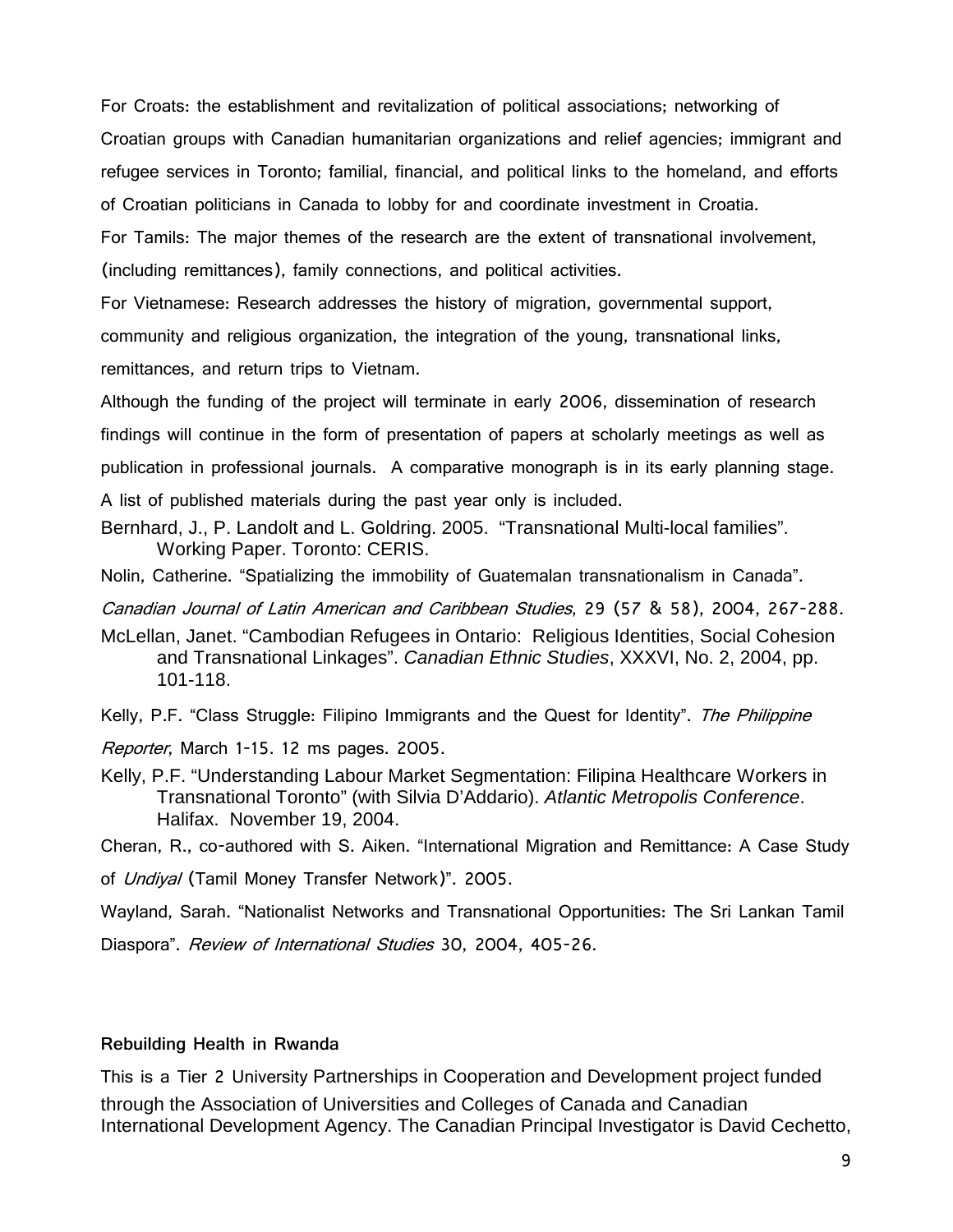Faculty of Medicine, University of Western Ontario. Susan McGrath is a co-investigator and is the Canadian lead of one of three project teams, Specialized Training in the Care of Women and Children Traumatized by Violence. York is a participant Canadian institution. The Rwandan partner is the Kigali Health Institute. The funding was announced in March 2005 and is valued at \$1.5M over six years.

## **Adapting a European Experiential Training Program for Settlement Workers at Risk of**

### **Vicarious Trauma and Burnout**

Susan McGrath was awarded a York Internationalization Grant (\$7500) in December 2004 to develop this project. The goal is to improve the settlement experience of traumatized refugees and immigrants in Canada with the development of a training program for agency staff and government officials who work with them. The project will run a pilot of a successful training program developed in Europe by Dr. Lilla Hardi, a psychiatrist with the Cordelia Foundation for the Rehabilitation of Torture Victims in Hungary, with workers in agencies in the settlement sector in the Toronto area. The training module will improve the capacity of York's social work students to work with refugees and immigrants who have experienced trauma. York also has an opportunity to provide professional training to interested workers in the settlement sector, the Immigration and Refugee Board and related fields. Sustainability of the program will be explored with the development of a non-degree course in York's Department of Continuing Education. Dean Lenton has contributed \$5000 to support this development.

# **Ethics of Development-Induced Displacement**

This project is lead by former CRS Director Peter Penz. During the past year, the Ethics of Development-Induced Displacement (EDID)Project has focused primarily on dissemination and publication activities. On October 25-26, 2004, the EDID Project organized a workshop entitled "Ethics, Development and Displacement" at Carleton University in Ottawa, Ontario. Participants included representatives from the Canadian policymaking, NGO, and business communities as well as academics and researchers from Carleton, York, Guelph, Trent, UBC, University of Toronto, the University of Florida, and the University of Ottawa. The workshop was highly successful and provided the EDID Project with an opportunity to receive feedback on a draft set of guiding principles on development-induced displacement, currently being prepared as a policy brief. Researchers associated with the EDID Project have also been involved in intensive work to prepare several academic publications over the past year. The first of these -- a collection of case studies on development-induced displacement -- will be launched by the University of British Columbia Press in Spring 2006, as a featured publication at the 2006 Congress of the Social Sciences and Humanities. A second set of case studies is being prepared for publication by an Indian publisher (Manohar Press) for late fall 2006, while a third volume on the ethics of development and displacement will be released in early 2007.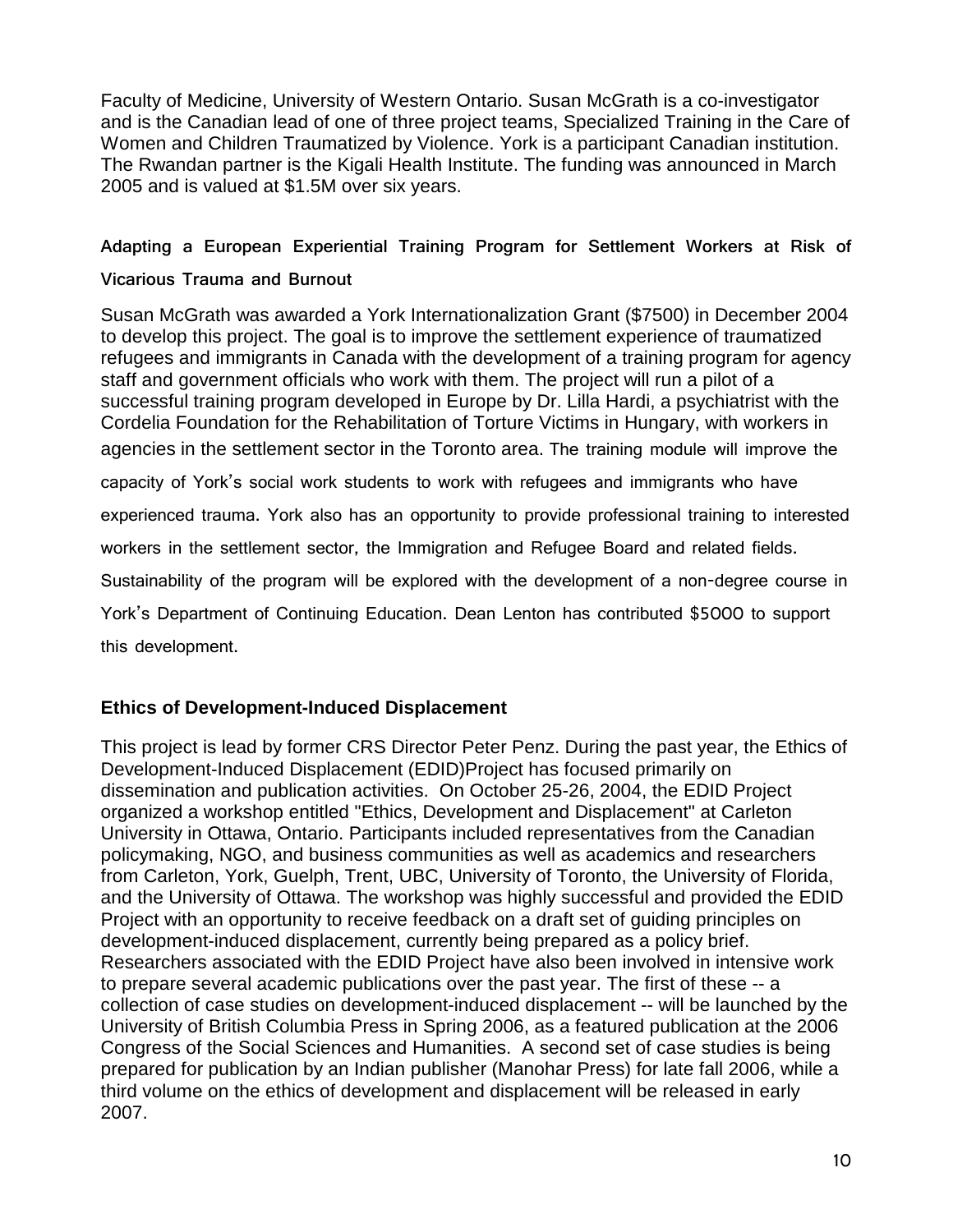### **Changing family dynamics in displaced communities of Islamic Origin: An Educational/Training Program**

This successful project headed by Prof. Haideh Moghissi and funded by the Ford Foundation was completed in April 2005. The project created an interactive educational program for frontline researchers (academic and practitioners) in the Palestinian Territories. The program included (but was not confined to) researchers involved in a large comparative, cross-national Major Collaborative Research Initiative, MCRI project that was funded in 2001 by the Social Sciences and Humanities research Council of Canada (SSHRC),

The project objectives were:

1) to create an inclusive, interactive Educational/Training Program to share and exchange knowledge and expertise in three related areas: a) gender and family relations in an Islamic context; b) research methodology and ethics in relation to the study of gender and Islam and c) policy development and intervention with regards to gender and family instability and family violence;

2) to create a democratic consultative/collaborative forum for disseminating of research findings and sharing the knowledge acquired in the process of the SSHRC-funded research (MCRI) regarding family relations. Together, the Educational/Training Program and the Consultative/Collaborative forum seek to build new knowledge and to explore collective means of influence and intervention in the existing power relations and social conditions of women's lives.

### **Research Proposals**

The following are new initiatives which have been submitted for funding and/or are being revised or developed for future submission.

#### **Community Coalition for Enhancing Immigrant and Refugee Education and Services**

A letter of intent was submitted to SSHRC's Community University Research Alliance program in December 2004. Dr. Don Dippo of the Faculty of Education has the lead and Bruce Collet a CRS Research Associate has provided research and writing support. The proposal is an innovative approach to addressing the needs of children in the Toronto school systems who struggle with the impacts of migration and re-settlement. It is a creative partnership of social service providers, teachers, parents and university researchers allowing for full participation by all constituents in the identification and implementation of community-based research projects.

#### **Public Policies and Migration to Australia, Canada, the UK and the US**

Dr. Lucia Lo of the Department of Geography at York and CERIS was the lead on the letter of intent submitted to the Population, Migration and Environment Foundation and the Metropolis Project. CRS and CERIS were part of an international network of major immigrant research institutions in Canada, Australia, the United Kingdom and the United States organized to examine the limits and possibilities of public policies in influencing migration decisions between developing and developed countries. The primary purpose of this study is to understand the nature of the various macro, meso and micro factors and assess their importance to the migratory decisions made by immigrants and refugees. The LOI was one of eight selected by the funders and a more detailed proposal is to submitted in May 2005.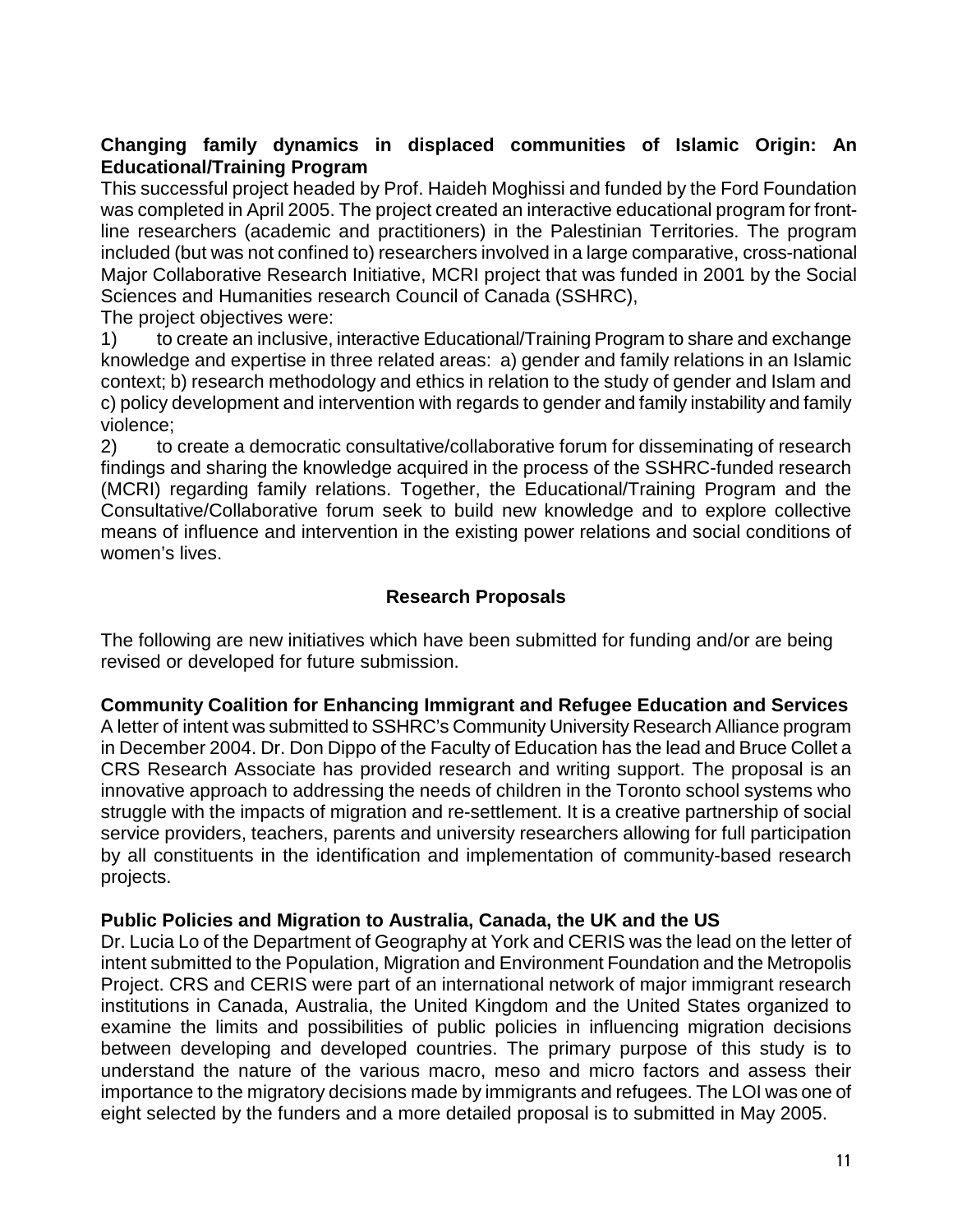## **Conflict Transformation Project: Promoting Sustainable Livelihoods and Grassroots Enterprise Development in Darfur and Southern Sudan**

Dr. David Wheeler of the Institute for Research and Innovation for Sustainabiltiy (IRIS) and the Schulich School of Business has the lead on this project and Susan McGrath and CRS are collaborating along with universities in Sudan, the US and the UK. This is a proposal to promote sustainable livelihoods and grassroots enterprise development initiatives in Darfur and the South of Sudan. The ultimate objective is to create self-sustaining approaches to local economic development based on the human, social, ecological, physical and economic assets of Sudan and its people through the stimulation of self-replicating systems of capacitybuilding for sustainable enterprise and self-reliant livelihoods. This will in turn lead to enhanced physical, social and economic security for women and the poor more generally. Development funding is being sought from IDRC with discussions for potential long term funding being held with the World Bank and the International Labour Organization. The project will be presented at the Sudan Studies Association conference in August.

#### **CCR/CRS Researcher**

In collaboration with the Canadian Council for Refugees, CRS developed a proposal to fund a full-time researcher with expertise in community-based research. The researcher would act as research liaison between NGOs, CRS faculty and other academic and community researchers bringing together various stakeholders as community-based research interests and proposals are identified. In addition, the researcher would maintain a full time presence at the CRS Resource Centre, oversee the work of student library assistants (who are primarily engaged in cataloguing and responding to research queries), and collect or purchase resource materials for the resource centre in consultation with CRS. Work at identifying and approaching funders is currently under way.

**Harnessing the World's Knowledge to Assist Refugees: The Vision for a Global Refugee** 

#### **Knowledge Centre**

The Centre for Refugee Studies would like to build a Knowledge Centre unifying and leveraging the experience and efforts of the many organizations and individuals working all over the world to aid displaced populations. Its envisioned Knowledge Centre will work closely with existing resource centres (such as the one maintained at Oxford University) while at the same time developing collaborative relationships with lesser-known, but locally specialized research and resource centres interested in making their work available to a wider global audience. Being virtual, the facility can be used by anyone, anywhere; having some physical presence (at York University as well as at sister institutions overseas), it can host and organize events. A proposal was developed for the Aga Khan Foundation but was not carried forward by York University Foundation. The Centre continues to explore alternative funding possibilities.